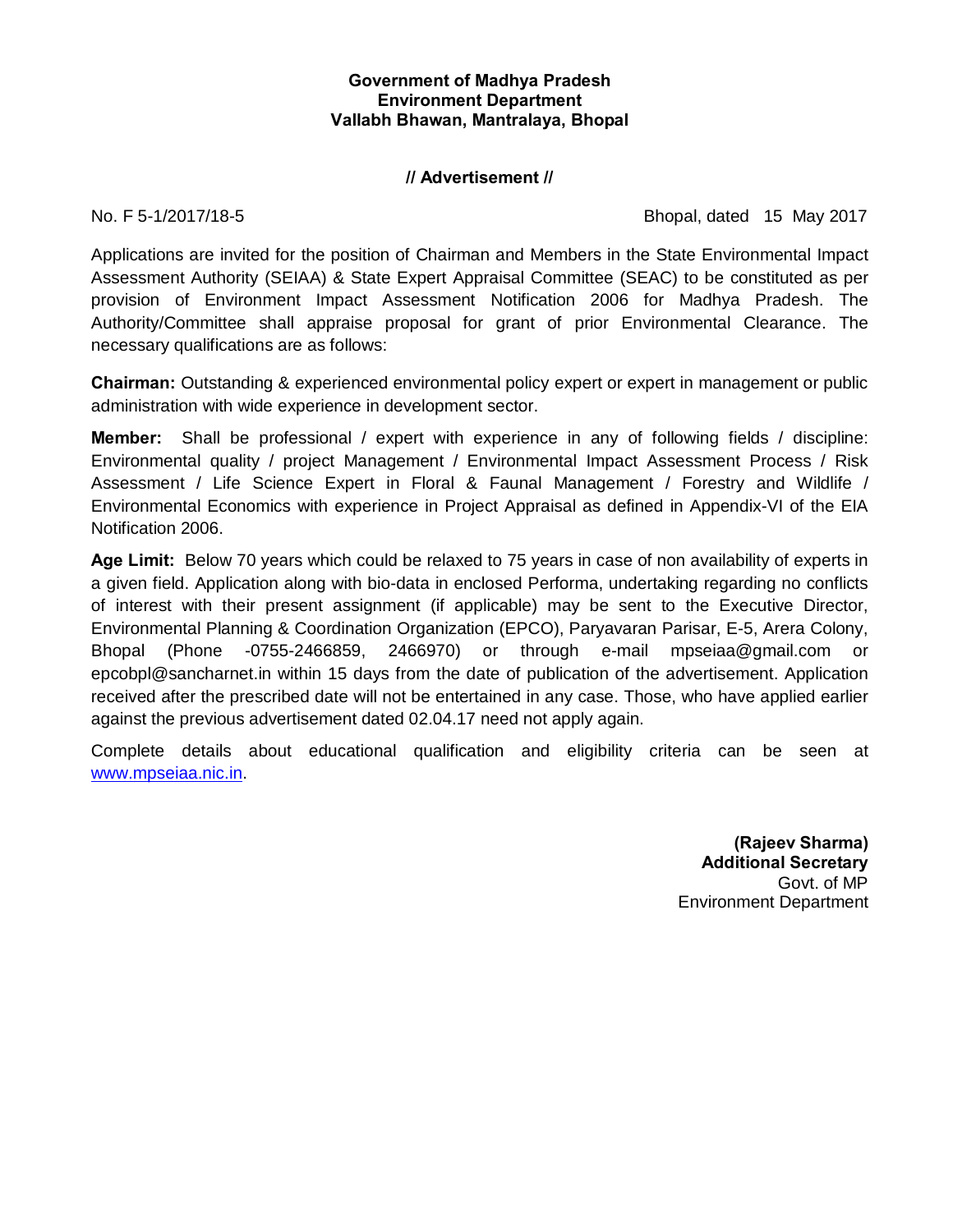मध्यप्रदेश शासन पर्यावरण विभाग वल्लभ भवन मंत्रालय भोपाल  $\frac{1}{2}$  / विज्ञप्ति / /

क्रमांक एफ 5–1/2017/18–5

दिनांक 15 मई, 2017

पर्यावरण समाघात निर्धारण अधिसूचना 2006 के अंतर्गत मध्यप्रदेश के लिये गठित राज्य स्तरीय पर्यावरण समाघात निर्धारण प्राधिकरण (SEIAA) एवं राज्य स्तरीय विशेषज्ञ आंकलन समिति (SEAC) के गठन के लिये अध्यक्ष / सदस्यों के चयन हेतु आवेदन पत्र आमंत्रित किये जाते है। प्राधिकरण / समिति द्वारा पूर्व पर्यावरणीय अनापत्ति हेतु प्राप्त प्रस्तावों का आंकलन किया जायेगा। अनिवार्य योग्यता का विवरण निम्नानुसार है :-

अध्यक्ष :– उत्कृष्ट एवं अनुभवी पर्यावरण नीति विशेषज्ञ या विकास के क्षेत्र में व्यापक अनुभव रखने बवाला प्रबंधन अथवा लोक प्रशासन का विशेषज्ञ।

सदस्य :- ऐसा दक्ष / विशेषज्ञ जिसे पर्यावरण क्वालिटी / परियोजना प्रबंधन / पर्यावरणीय समाघात निर्धारण प्रक्रिया / जोखिम निर्धारण / वन एवं वन्य जीव / पर्यावरणीय अर्थशास्त्र में से किसी भी एक क्षेत्र का अनुभव रखने वाला जिसे पर्यावरण समाघात निर्धारण अधिसूचना 2006 के परिशिष्ट–VI में निर्धारित परियोजना आकलन में अपेक्षित विशेषज्ञता और अनुभव हो।

आयु सीमा :- 70 वर्ष से कम। तथापि किसी क्षेत्र में विशेषज्ञों की अनुपलब्धता / कमी की दशा में विशेषज्ञ आकलन समिति की अधिकतम आयु को 75 वर्ष तक अनुज्ञात किया जा सकेगा। आवेदन पत्र मय बायोड़ाटा संलग्न प्रपत्र मे तथा वर्तमान दायित्वों / कार्यो से समिति के हितों पर प्रतिकूल प्रभाव न होने का वचन पत्र (यदि लागू हो) के साथ विज्ञप्ति प्रकाशन से 15 दिवस के अंदर कार्यपालन संचालक, पर्यावरण नियोजन एवं समन्वय संगठन (EPCO), पर्यावरण परिसर, ई-5 अरेरा कॉलोनी, भोपाल-462016 (दूरभाष–0755–2466859 एवं 2466970) को डाक अथवा ई–मेल mpseiaa@gmail.com or epcobpl@sancharnet.in के माध्यम से प्रेषित किया जा सकता है। निर्धारित तिथी के पश्चात प्राप्त आवदनों पर किसी भी स्थिति में विचार नही किया जावेगा। जिन्होने, पूर्व में प्रकाशित विज्ञापन दिनांक 02.04.17 के विरुद्ध आवेदन किया है उनको पुनः आवेदन करने की कोई आवश्यकता नही है।

राज्य स्तरीय पर्यावरण समाघात निर्धारण प्राधिकरण (SEIAA) एवं राज्य स्तरीय विशेषज्ञ आंकलन समिति (SEAC) एवं शैक्षणिक योग्यता एवं पात्रता मापदण्ड की सम्पूर्ण जानकारी www.mpseiaa.nic.in बेवसाईट पर उपलबध है।

> (राजीव शर्मा) अपर सचिव मध्यप्रदेश शासन पर्यावरण विभाग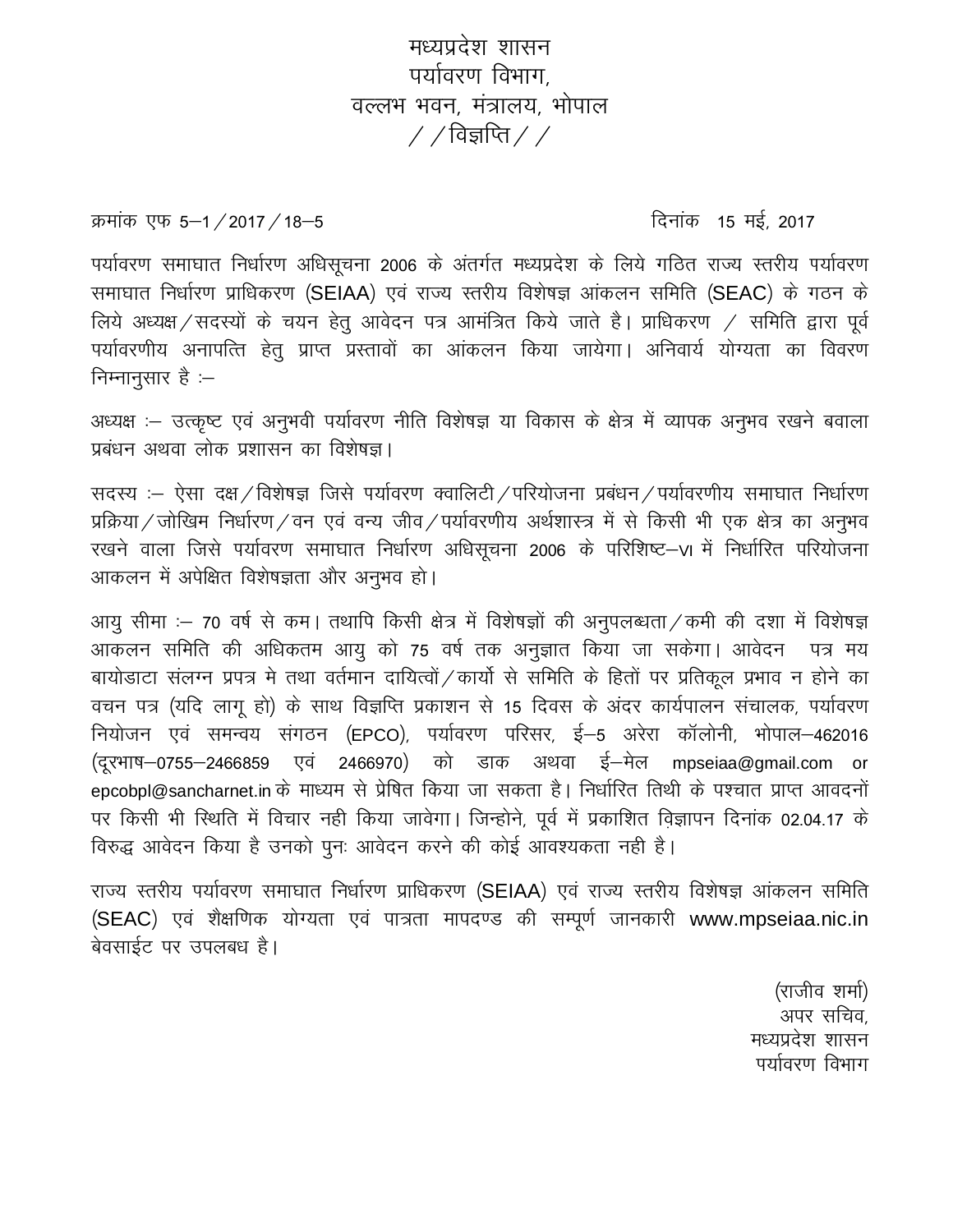#### **APPENDIX VI**

#### **(See paragraph 5)**

**COMPOSITION OF THE SECTOR/ PROJECT SPECIFIC EXPERT APPRAISAL COMMITTEE (EAC) FOR CATEGORY A PROJECTS AND THE STATE/UT LEVEL EXPERT APPRAISAL COMMITTEES (SEACs) FOR CATEGORY B PROJECTS TO BE CONSTITUTED BY THE CENTRAL GOVERNMENT** 

**1. The Expert Appraisal Committees (EAC(s) and the State/UT Level Expert Appraisal Committees (SEACs) shall consist of only professionals and experts fulfilling the following eligibility criteria:**

**Professional: The person should have at least (i) 5 years of formal University training in the concerned discipline leading to a MA/MSc Degree, or (ii) in case of Engineering /Technology/Architecture disciplines, 4 years formal training in a professional training course together with prescribed practical training in the field leading to a B.Tech/B.E./B.Arch. Degree, or (iii) Other professional degree (e.g. Law) involving a total of 5 years of formal University training and prescribed practical training, or (iv) Prescribed apprenticeship/article ship and pass examinations conducted by the concerned professional association (e.g. Chartered Accountancy ),or (v) a University degree , followed by 2 years of formal training in a University or Service Academy (e.g. MBA/IAS/IFS). In selecting the individual professionals, experience gained by them in their respective fields will be taken note of.**

**Expert: A professional fulfilling the above eligibility criteria with at least 15 years of relevant experience in the field, or with an advanced degree (e.g. Ph.D.) in a concerned field and at least 10 years of relevant experience.**

**Age: Below 70 years. However, in the event of the non-availability of /paucity of experts in a given field, the maximum age of a member of the Expert Appraisal Committee may be allowed up to 75 years.**

- **2. The Members of the EAC shall be Experts with the requisite expertise and experience in the following fields /disciplines. In the event that persons fulfilling the criteria of "Experts" are not available, Professionals in the same field with sufficient experience may be considered:**
	- · **Environment Quality Experts: Experts in measurement/monitoring, analysis and interpretation of data in relation to environmental quality.**
	- · **Sectoral Experts in Project Management: Experts in Project Management or Management of Process/Operations/Facilities in the relevant sectors.**
	- · **Environmental Impact Assessment Process Experts: Experts in conducting and carrying out Environmental Impact Assessments (EIAs) and preparation of Environmental Management Plans (EMPs) and other Management plans and who have wide expertise and knowledge of predictive techniques and tools used in the EIA process**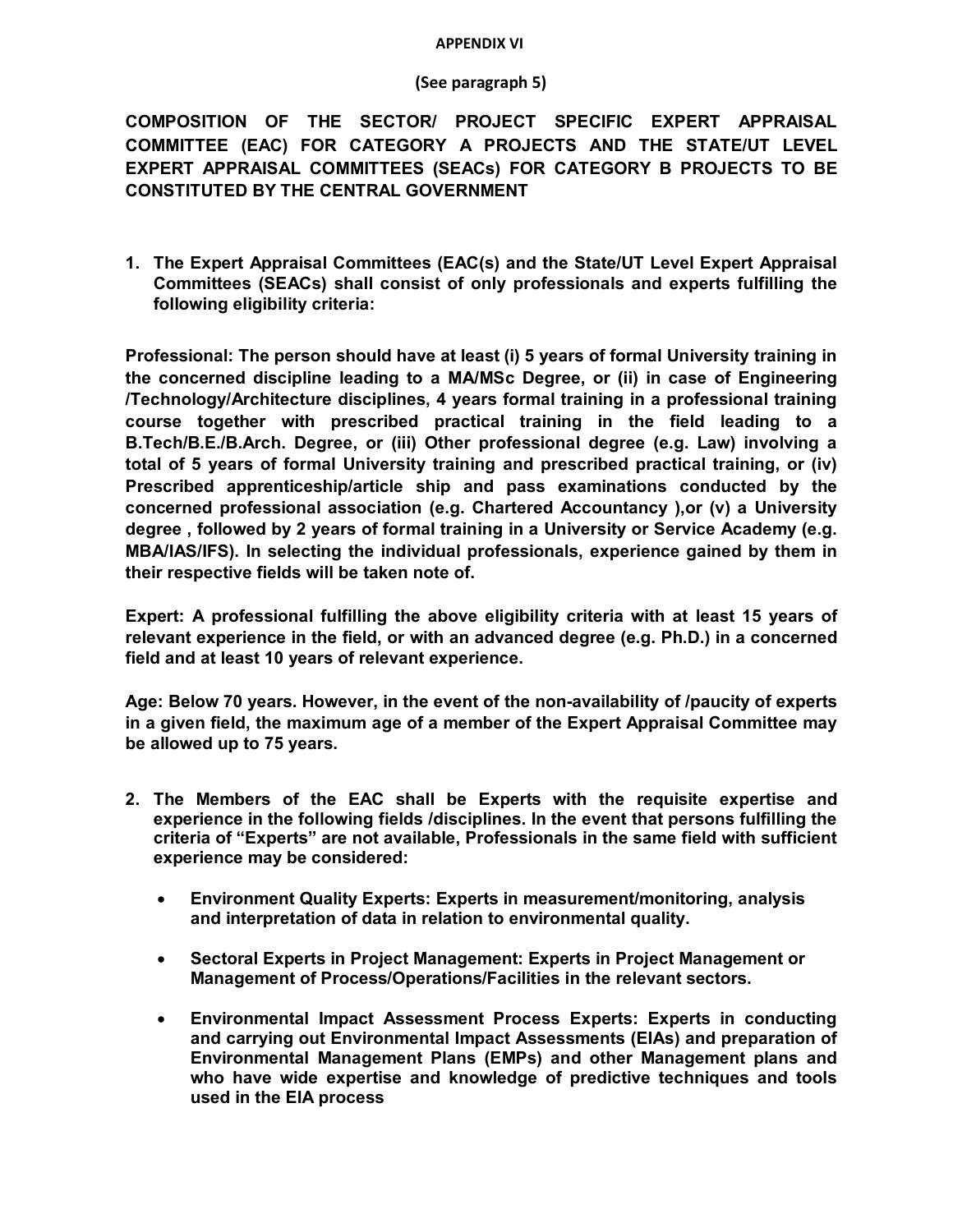- · **Risk Assessment Experts**
- · **Life Science Experts in floral and faunal management**
- · **Forestry and Wildlife Experts**
- · **Environmental Economics Expert with experience in project appraisal**
- **3. The Membership of the EAC shall not exceed 15 (fifteen) regular Members. However the Chairperson may co-opt an expert as a Member in a relevant field for a particular meeting of the Committee.**
- **4. The Chairperson shall be an outstanding and experienced environmental policy expert or expert in management or public administration with wide experience in the relevant development sector.**
- **5. The Chairperson shall nominate one of the Members as the Vice Chairperson who shall preside over the EAC in the absence of the Chairman/Chairperson.**
- **6. A representative of the Ministry of Environment, Forests and Climate Change shall assist the Committee as its Secretary.**
- **7. The maximum tenure of a Member, including Chairperson, shall be for 2 (two) terms of 3 (three) years each.**
- **8. The Chairman / Members may not be removed prior to expiry of the tenure without cause and proper enquiry.**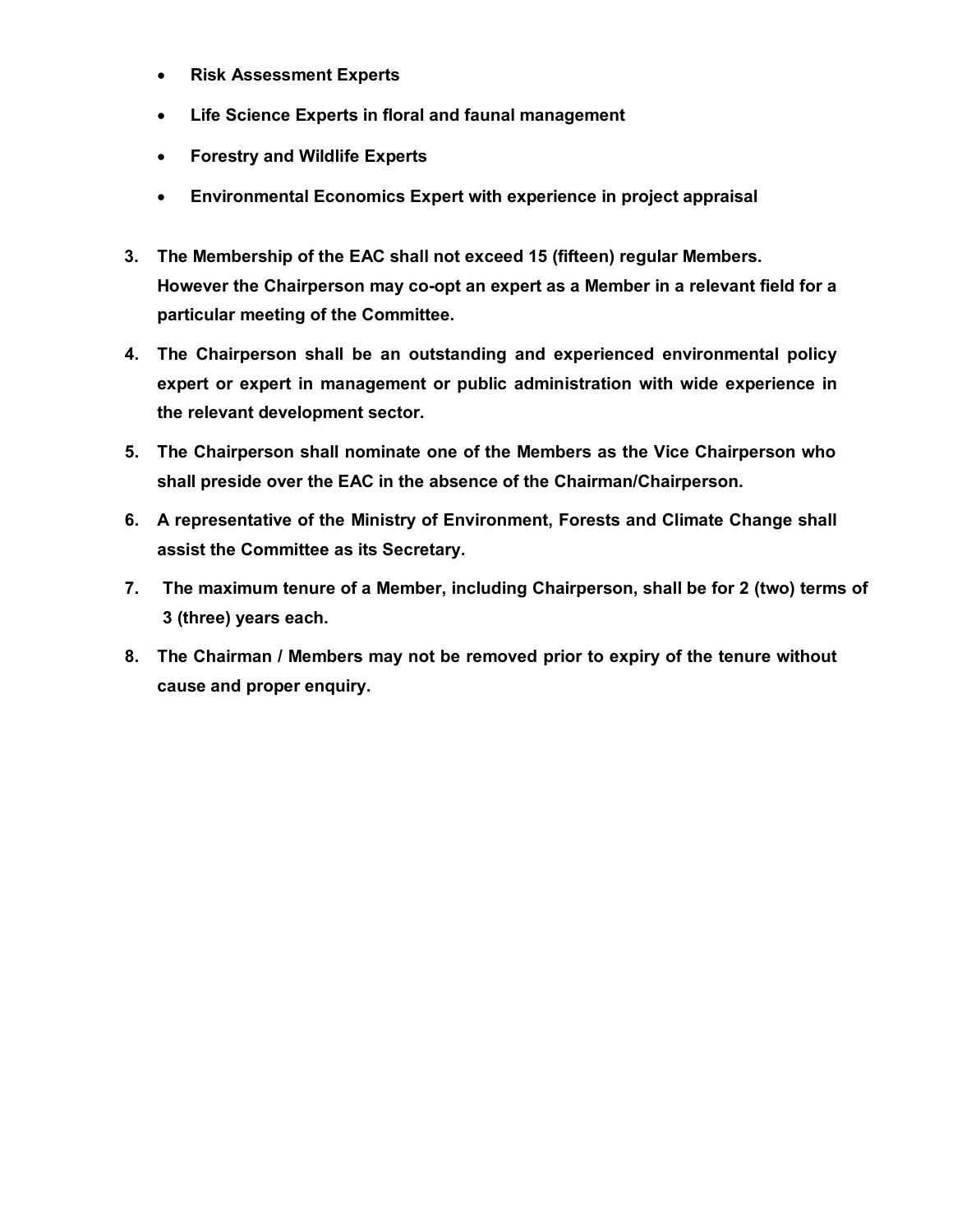# **PROFORMA FOR RESUME OF A PROFESSIONAL/EXPERT AS CHAIRMAN/MEMBER OF THE SEIAA/SEAC.**

|                                                                                                                   |                                       |                                                          |  |                                               |                     |                | …… v=…vv=n                                                                                                                                                                                 |        |                                         |                                   |              |                                        |                 |  |
|-------------------------------------------------------------------------------------------------------------------|---------------------------------------|----------------------------------------------------------|--|-----------------------------------------------|---------------------|----------------|--------------------------------------------------------------------------------------------------------------------------------------------------------------------------------------------|--------|-----------------------------------------|-----------------------------------|--------------|----------------------------------------|-----------------|--|
| 1                                                                                                                 |                                       |                                                          |  | Name (In block letters)                       |                     |                |                                                                                                                                                                                            |        |                                         |                                   |              |                                        |                 |  |
| $\overline{2}$                                                                                                    |                                       |                                                          |  | Address for Communication (Include e-         |                     |                |                                                                                                                                                                                            |        |                                         |                                   |              |                                        |                 |  |
|                                                                                                                   |                                       |                                                          |  | mail and Telephone nos)                       |                     |                |                                                                                                                                                                                            |        |                                         |                                   |              |                                        |                 |  |
| 3                                                                                                                 |                                       |                                                          |  | Age & Date of Birth                           |                     |                |                                                                                                                                                                                            |        |                                         |                                   |              |                                        |                 |  |
| 4                                                                                                                 |                                       |                                                          |  | Area of Expertise (As per Appendix-vi)        |                     |                |                                                                                                                                                                                            |        |                                         |                                   |              |                                        |                 |  |
|                                                                                                                   | to the EIA Notification, 2006)        |                                                          |  |                                               |                     |                |                                                                                                                                                                                            |        |                                         |                                   |              |                                        |                 |  |
| 5                                                                                                                 |                                       | Professional Qualifications<br>(As<br>per                |  |                                               |                     |                | Qualification(s)                                                                                                                                                                           |        |                                         | University                        |              |                                        | Year of Passing |  |
|                                                                                                                   | Appendix-vi to the Notification),     |                                                          |  |                                               |                     |                |                                                                                                                                                                                            |        |                                         |                                   |              |                                        |                 |  |
|                                                                                                                   |                                       | relevant to the area of expertise.                       |  |                                               |                     |                |                                                                                                                                                                                            |        |                                         |                                   |              |                                        |                 |  |
|                                                                                                                   | Please enclose self attested relevant |                                                          |  |                                               |                     |                |                                                                                                                                                                                            |        |                                         |                                   |              |                                        |                 |  |
|                                                                                                                   | certificates.                         |                                                          |  |                                               |                     |                |                                                                                                                                                                                            |        |                                         |                                   |              |                                        |                 |  |
|                                                                                                                   |                                       |                                                          |  |                                               |                     |                |                                                                                                                                                                                            |        |                                         |                                   |              |                                        |                 |  |
|                                                                                                                   |                                       |                                                          |  |                                               |                     |                |                                                                                                                                                                                            |        |                                         |                                   |              |                                        |                 |  |
| 6                                                                                                                 |                                       | Work Experience<br>(Relevant experience as per Appendix- |  |                                               |                     |                | Position/<br>Organisation                                                                                                                                                                  |        | Year of Association                     |                                   |              | Nature of work. If<br>required, attach |                 |  |
|                                                                                                                   |                                       | vi to the Notification), starting with                   |  |                                               |                     |                |                                                                                                                                                                                            |        | From                                    | To                                | Period       |                                        | separate sheets |  |
|                                                                                                                   |                                       |                                                          |  | present position.                             |                     |                |                                                                                                                                                                                            |        |                                         |                                   | in.<br>Years |                                        |                 |  |
|                                                                                                                   |                                       |                                                          |  | Please enclose relevant documents.            |                     |                |                                                                                                                                                                                            |        |                                         |                                   |              |                                        |                 |  |
|                                                                                                                   |                                       |                                                          |  |                                               |                     |                |                                                                                                                                                                                            |        |                                         |                                   |              |                                        |                 |  |
| 7(a)                                                                                                              |                                       |                                                          |  | <b>Current Organisational Affilliation(s)</b> |                     |                |                                                                                                                                                                                            |        |                                         |                                   |              |                                        |                 |  |
|                                                                                                                   | Position                              | Since date                                               |  | Organisation                                  |                     | Whether Govt.? |                                                                                                                                                                                            | VO/NGO |                                         | University/Researchh<br>Institute |              | Community                              |                 |  |
|                                                                                                                   |                                       |                                                          |  |                                               |                     |                |                                                                                                                                                                                            |        |                                         |                                   |              |                                        |                 |  |
|                                                                                                                   |                                       |                                                          |  |                                               |                     |                |                                                                                                                                                                                            |        |                                         |                                   |              |                                        |                 |  |
|                                                                                                                   | 7(b)                                  |                                                          |  | Nature of Organisation to which affiliated :  |                     |                |                                                                                                                                                                                            |        |                                         |                                   |              |                                        |                 |  |
| (i) Government Organisation :                                                                                     |                                       |                                                          |  |                                               |                     |                |                                                                                                                                                                                            |        |                                         |                                   |              |                                        |                 |  |
|                                                                                                                   |                                       | Organisation                                             |  | Central<br>Y/N                                | <b>State</b><br>Y/N |                | Municipal<br>Y/N                                                                                                                                                                           |        | If Central, Whether affiliated to MoEF? |                                   |              |                                        |                 |  |
|                                                                                                                   |                                       |                                                          |  |                                               |                     |                |                                                                                                                                                                                            |        |                                         |                                   |              |                                        |                 |  |
|                                                                                                                   |                                       |                                                          |  |                                               |                     |                |                                                                                                                                                                                            |        |                                         |                                   |              |                                        |                 |  |
| (ii)                                                                                                              |                                       | VOs/NGOs:                                                |  |                                               |                     |                |                                                                                                                                                                                            |        |                                         |                                   |              |                                        |                 |  |
| Organisation<br>Field Organisation?                                                                               |                                       |                                                          |  |                                               |                     |                | Activist/Advocacy Organisation<br><b>Provides Professional Services</b>                                                                                                                    |        |                                         |                                   |              |                                        |                 |  |
|                                                                                                                   |                                       |                                                          |  | Y/N                                           |                     |                | Y/N                                                                                                                                                                                        |        |                                         |                                   |              | Y/N                                    |                 |  |
|                                                                                                                   |                                       |                                                          |  |                                               |                     |                |                                                                                                                                                                                            |        |                                         |                                   |              |                                        |                 |  |
|                                                                                                                   |                                       |                                                          |  |                                               |                     |                |                                                                                                                                                                                            |        |                                         |                                   |              |                                        |                 |  |
| Any per reviewed Research Publications? Yes/No .If yes, Attach List (Do not attach copies of publications).<br>8. |                                       |                                                          |  |                                               |                     |                |                                                                                                                                                                                            |        |                                         |                                   |              |                                        |                 |  |
|                                                                                                                   |                                       |                                                          |  |                                               |                     |                |                                                                                                                                                                                            |        |                                         |                                   |              |                                        |                 |  |
|                                                                                                                   |                                       |                                                          |  |                                               |                     |                |                                                                                                                                                                                            |        |                                         |                                   |              |                                        |                 |  |
|                                                                                                                   |                                       |                                                          |  |                                               |                     |                |                                                                                                                                                                                            |        |                                         |                                   |              |                                        |                 |  |
| Any other relevant information?<br>9.                                                                             |                                       |                                                          |  |                                               |                     |                | May like to attach separate sheets (Research projects, consultancy<br>projects, publications, membership in association, training undergone,<br>international exposure cum experience etc. |        |                                         |                                   |              |                                        |                 |  |
|                                                                                                                   |                                       |                                                          |  |                                               |                     |                |                                                                                                                                                                                            |        |                                         |                                   |              |                                        |                 |  |
|                                                                                                                   |                                       |                                                          |  |                                               |                     |                |                                                                                                                                                                                            |        |                                         |                                   |              |                                        |                 |  |
|                                                                                                                   |                                       |                                                          |  |                                               |                     |                |                                                                                                                                                                                            |        |                                         |                                   |              |                                        |                 |  |